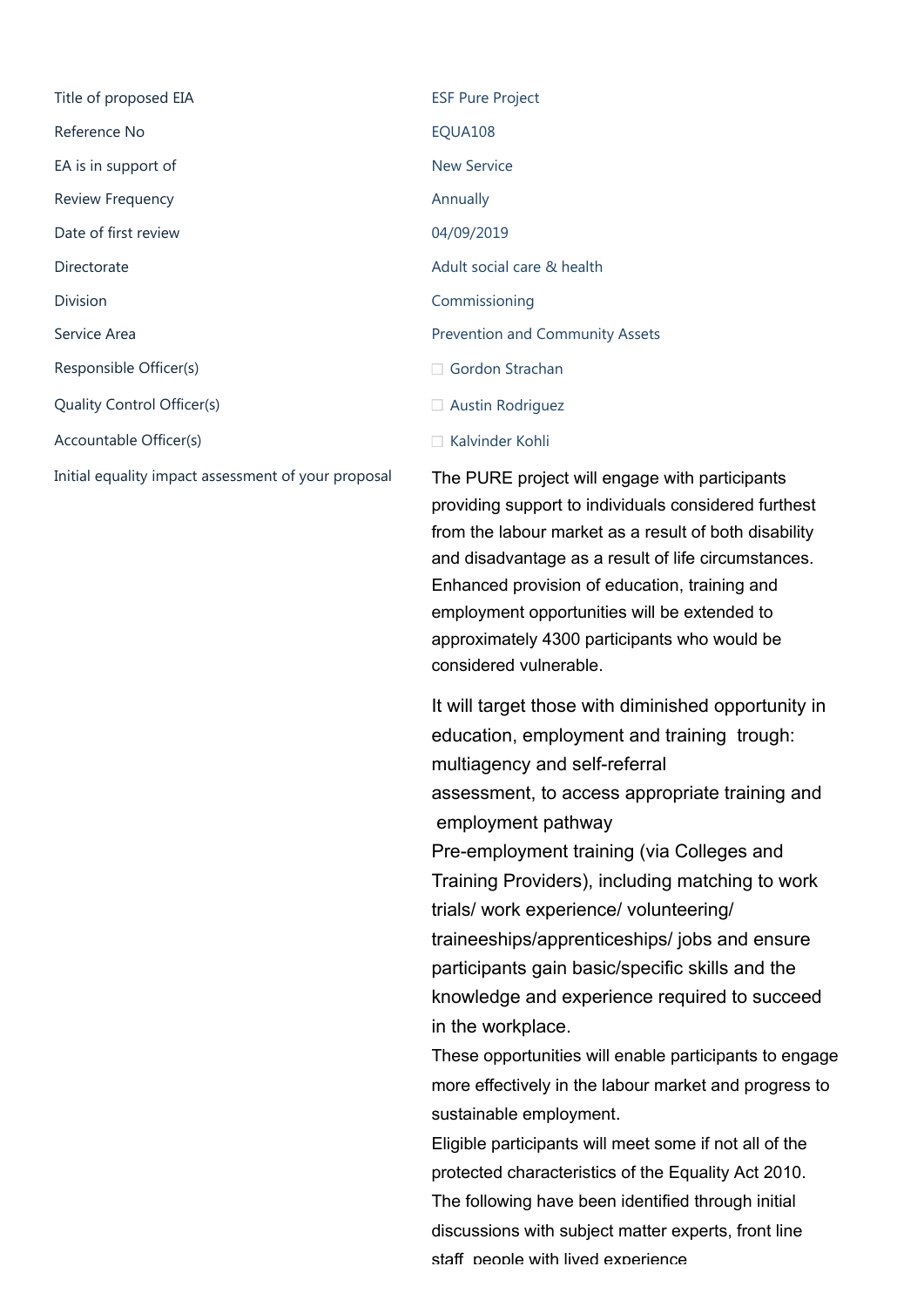Disability details:

# Protected characteristic: Gender Service Users / Stakeholders Gender details:

Protected characteristics: Gender Reassignment Service Users / Stakeholders Gender reassignment details:

## Age details: Age details: Age: The programme will engage with vulnerable people aged 29 plus. Those under the age of 29 have access to alternative targeted interventions within existing provision. The programme aims to improve the employability of long term unemployed residents particularly those facing particular disadvantage from the labour market and will engage eligible citizens with no/low basic skills. The programme will promote activities citywide but place emphasis on deprived communities, leading to sustainable employment opportunities for some of the cities most disadvantaged individuals. There will be a sharing of work/knowledge and skills between different age groups and the potential for mentoring.

### Protected characteristic: Disability Service Users / Stakeholders

Disabilities: The project will deliver targeted support for people with significant barriers to employment, including those who experience Mental Ill Health, Sensory Impairment, Physical and Learning Disabilities. These people will be supported by specialist workers offering a holistic and tailored service to meet their needs. The employment strand of the project will seek to improve the employment opportunities available to these individuals.

Gender: There should be no negative impact on individuals as the proposed programme gives equal access to both genders.

Gender Reassignment: All assessment planning and outcomes related to the implementation and delivery of the project are individualised and address issues specific to the individual which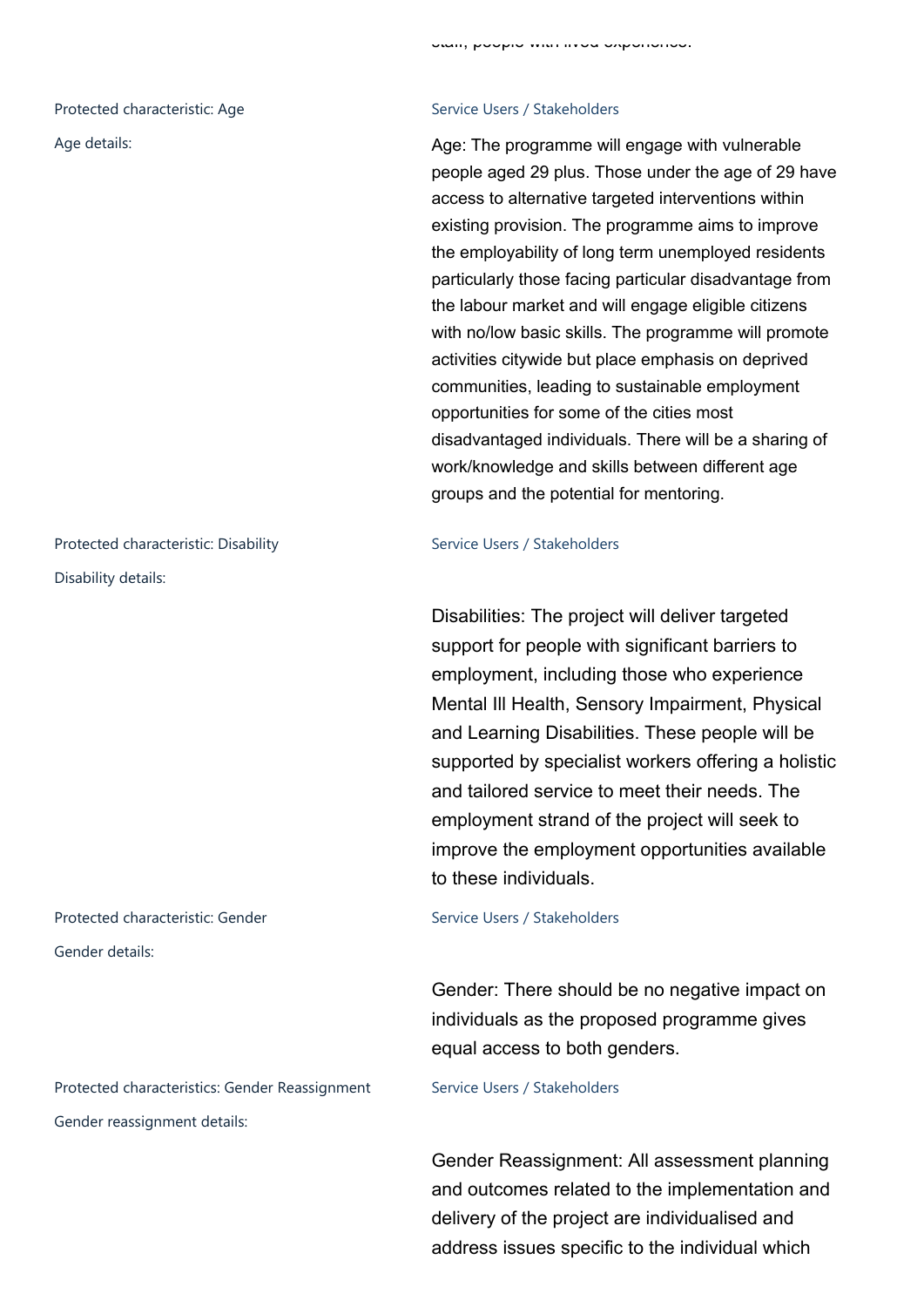will include gender reassignment issues. The service will be sensitive to the needs of a wide range of people and ensure compliance with data protection policies and procedures. There should be no negative impact on individuals.

### Protected characteristics: Marriage and Civil Partnership Service Users/ Stakeholders

Marriage and civil partnership details:

All assessment planning and outcomes related to the implementation of the project are individualised and address issues specific to the individual which will include issues related to marriage and civil partnership status. The project is sensitive to the needs of a wide range of people and ensures compliance with data protection policies and procedures. There should be no negative impact on individuals.

Protected characteristics: Pregnancy and Maternity Service Users / Stakeholders Pregnancy and maternity details:

Protected characteristics: Race Service Users / Stakeholders

Race details:

PREGNANCY OR MATERNITY: No data is available to assess if project participants has an equality impact relating to pregnancy or maternity. Pregnancy or maternity will not affect people's eligibility or take-up because the programme is holistic and will continue to offer support tailored to an individual's needs.

RACE: The PURE project will address the needs of residents from socially and economically excluded geographical areas and communities by:

- Developing employment and training opportunities
- Improving awareness of employment and training opportunities.
- Enhanced access to quidance and information through interpretation services.
- Improving access to training.
- Providing information on work placements and job opportunities.
- Encouraging employers to provide work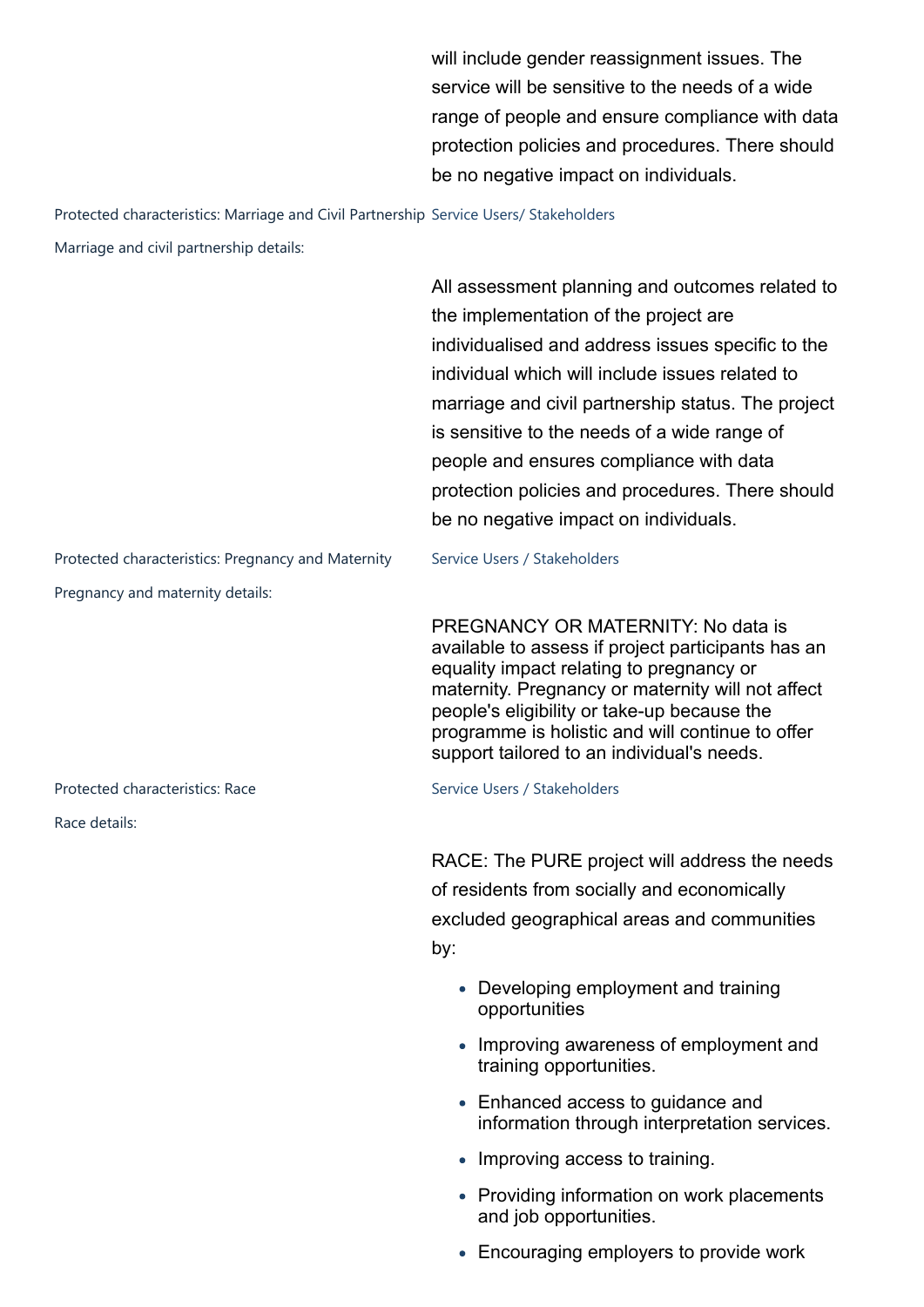experience and employment opportunities for people from these priority groups and advocate on their behalf.

Working directly with the Jobcentre Plus, Work Coaches and Careers Advisors to deliver information, advice and guidance within specific communities.

By improving the skills and employability of these beneficiaries, this project will enhance their capacity to contribute economically to their local areas.

RELIGION OR BELIEF: All assessment, planning and outcomes related to the implementation and delivery of the project will be individualised and address issues specific to the individual, which will include issues related to religion or belief. The project will be nondiscriminatory, irrespective of an individual's religion, belief or lack of belief. There should be no negative impact on individuals. No data is available on the religion or faith of people who will be eligible for this programme. All individuals accessing the project provision will continue to be treated fairly, irrespective of their religion or beliefs.

Participants will not be asked to undertake any activity which goes against their beliefs, and allowances will be made to reflect religious holidays and practices. It is not anticipated, based on knowledge service providers and partners that the religion or belief of individuals will affect their eligibility or take-up as providers will continue to offer support tailored to individual circumstances.

SEXUAL ORIENTATION: All assessment planning and outcomes related to the implementation of the project are individualised

Protected characteristics: Religion or Beliefs Service Users / Stakeholders Religion or beliefs details:

Protected characteristics: Sexual Orientation Service Users / Stakeholders Sexual orientation details: